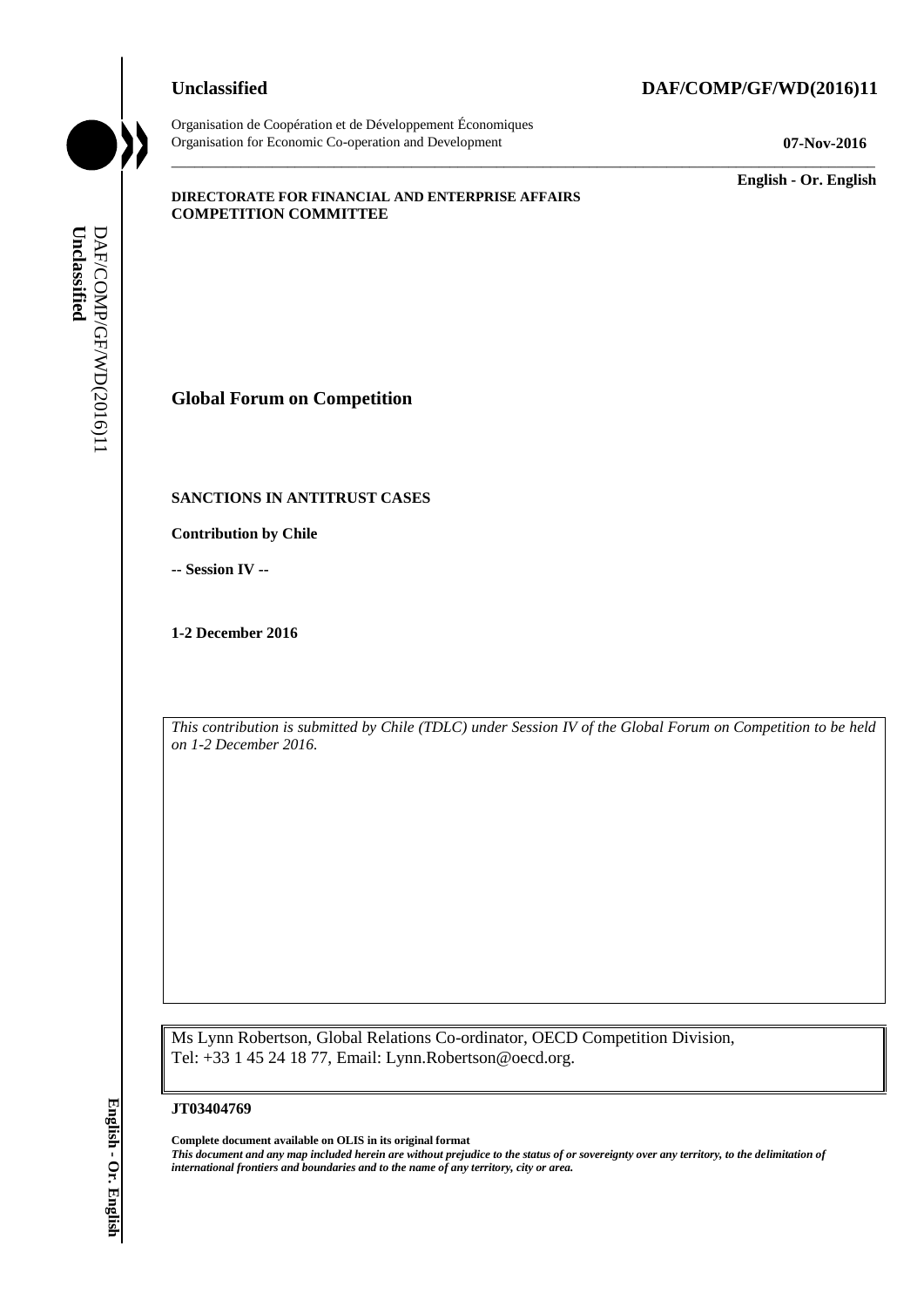DAF/COMP/GF/WD(2016)11

## **SANCTIONS IN ANTITRUST CASES**

# **-- CHILE (TDLC)\* --**

## **1. Legal Framework**

l

1. The *Tribunal de Defensa de la Libre Competencia* ("**TDLC**" or "**Competition Tribunal**") has the authority to impose sanctions concerning antitrust infringements, both on corporate entities –either public or private- and on individuals. Its decisions concerning sanctions stem from adversarial procedures that are triggered by claims filed by the FNE as well as from complaints filed by private parties. TDLC´s judgments can be challenged before the Chilean Supreme Court of Justice that is empowered to review the legality and the merits of the former´s decisions including power to scrutinize trhe sanctions imposed.

2. The sanctions that may be imposed by the TDLC upon an antitrust infringement are set out in the Chilean Competition Law ("**DL 211**" or "**Competition Law**"). Chile does not have guidelines –understood as soft law- on calculation of fines. On August 30, 2016, the Law No. 20,945 on the Improvement of the Competition Law Regime ("**2016 Legal Reform**" or "**Law No. 20,945**") was published and thus, became into force. The 2016 Legal Reform introduced several changes on the Chilean Competition Law, and it will have a substantial impact on the Chilean competition enforcement, as will be explained *infra*. 1

3. In this context, given that the provisions contained in the 2016 Legal Reform concerning new sanctions and maximum fines became into force only just recently, reference to specific cases and precedents will take into account the former provisions of DL 211 applicable to sanctions that were in force until August, 2016. These former provisions, in brief, state that sanctions in antitrust cases include fines to individuals and corporate entities, amendment or dissolution of corporate entities and amendment of agreements where they are found anti-competitive. In relation to fines, the TDLC can levy fines of up to 20,000 tax units (approximately US\$9,4 million) for abuse of a dominant position, whereas 30,000 units is

This contribution was written by the Tribunal de Defensa de la Libre Competencia ("TDLC" or "Competition Tribunal")

<sup>1</sup> In particular, the 2016 Legal Reform introduces substantial modifications, such as the following: i) increases the applicable fines and introduces new administrative sanctions against cartels; ii) considers hard-core cartels as a criminal offence, as well as it incorporates a per se illegality rule regarding them; iii) establishes a mandatory merger control regime; iv) empowers the FNE to request information to private undertakings for the execution of market studies; v) introduces the concept of interlocking as a breach of competition law; vi) requires to notify the FNE of any minority interests; vii) strengthens the leniency policy; viii) empowers the Competition Tribunal to determine compensation of damages arising from anticompetitive infringements (private enforcement); and, ix) imposes administrative sanctions for infringements to the duty of collaboration with the FNE during its investigations. Please see OECD, Chile´s Annual Report, 2016.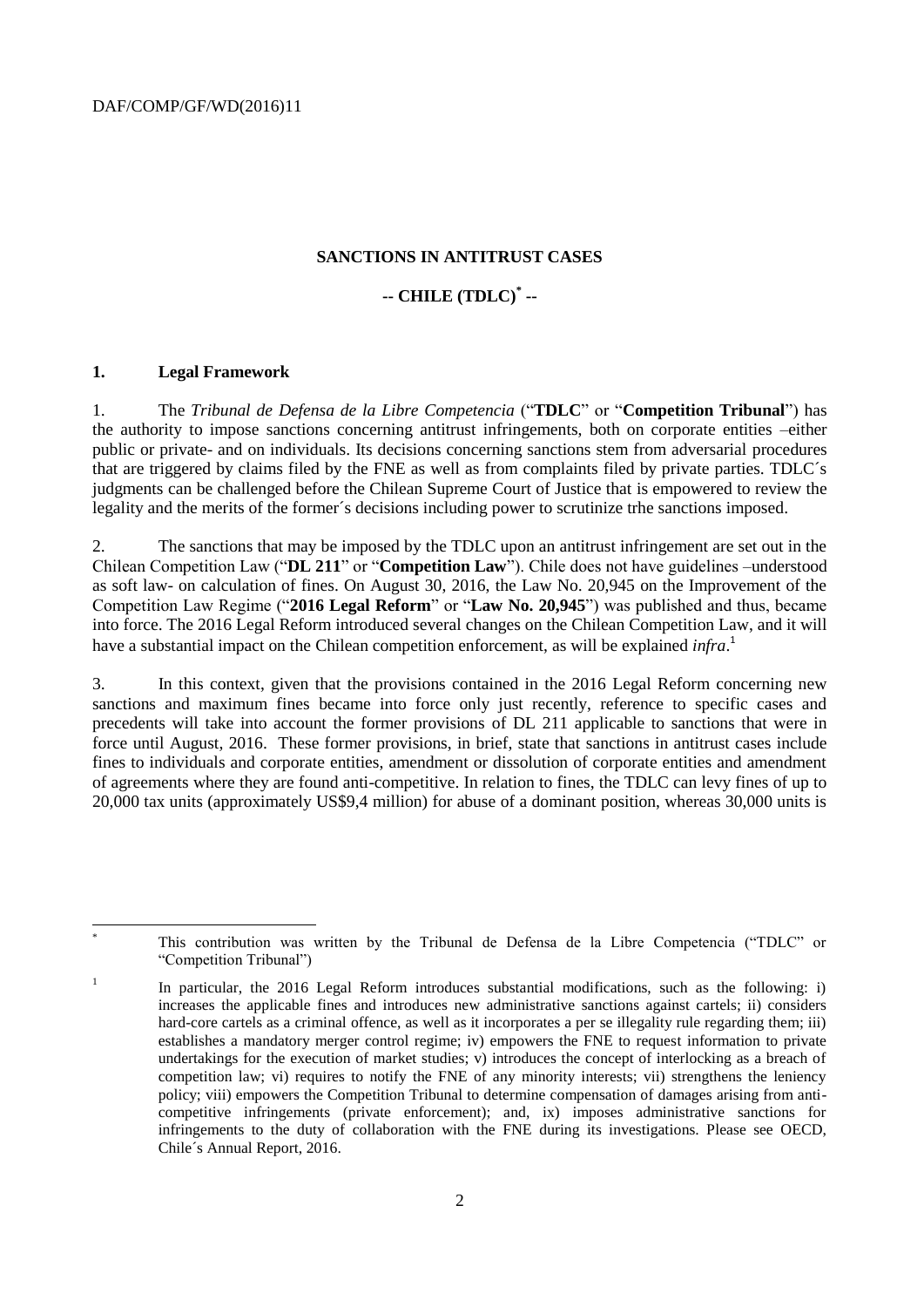the maximum for collusion (approximately US\$12.5 million), including concerted prctices and hard-core cartels. For a more detailed description, please see OECD, 2013.<sup>2</sup>

4. It is noteworthy that the 2016 Legal Reform includes a flexible maximum for fines providing that the TDLC may impose up to double the illegal gains obtained (*economic benefit*), or alternatively, up to 30% of the offender's sales during the corresponding period in which the infringement was executed. In this regard, it is coherent with other OECD jurisdictions where revenue is used as a proxy of illegal profits obtained during an infringement.<sup>3</sup> Furthermore, the 2016 Legal Reform states that, in case neither the sales nor the profits can be determined, the TDLC may impose a maximum fine of 60,000 tax unit, that is, approximately US\$24,5 million (double the maximum fine cap indicated in the former provisions).

5. Furthermore, a new sanction against collusive conducts was incorporated by Law No.20,945, which is the prohibition to enter into agreements with the Public Administration, the National Congress and the Judiciary as well as State-owned companies. Additionally, it prohibits an undertaking to be awarded any public bidding were the Government is involved, for a period of up to five years ("debarment from future public procurement"), that can be imposed on any hard-core cartel and not only bid-rigging (in contrast with other jurisdictions, such as Germany).

6. Regarding cartel prosecution, Law No.20,945 establishes that cartel infringement is a criminal offence and thus, is consistent with other OECD countries (e.g. UK, United States, Canada, Brazil). Indeed, it underpins a trend towards strengthening anti-cartel enforcement and imposing harsher sanctions against cartels as they entail the most serious anti-competitive behaviour.

7. Specifically, this implies that executives that are found guilty of engaging in a hard-core cartel can be sanctioned with imprisonment up to 10 years and will spend at least one year in prison. Criminal sanctions were introduced in order to boost deterrence on cartels. Although individual fines are welltargeted because they punish the actual decision maker, they have limitations that make imprisonment necessary to prevent cartel behaviour. In contrast, imprisonment prevents firms from compensating individuals for their time in prison and further, it may increase the incentives to destabilize cartels through leniency programs.<sup>4</sup>

8. Moreover, the 2016 Legal Reform provides for a new criminal sanction on individuals, prohibiting them to act as director or manager of stock corporations, State-owned enterprises or trade as well as professional associations, for a maximum period of ten years ("disqualification").

9. The criminal cartel prosecution can only be initiated by a complaint filed by the FNE and it triggers a criminal procedure developed before a criminal judge and according to the criminal standard of proof. Additionally, Law No. 20,945 recognises the *per se* rule with respect to hardcore cartels.

10. Regarding private enforcement, so far, civil courts have been responsible in Chile for deciding on follow-on actions pursuing damages. Private enforcement acts as complementary to fines because they aim to compensate the harm caused whereas the latter only seeks deterrence. The 2016 Legal Reform

 $\overline{2}$ <sup>2</sup> On the application of sanctions under the former provisions, see e.g. OECD, Latin American Competition Forum (2013), Contribution from Chile for a review of these provisions on the criteria for setting fines, DAF/COMP/LACF(2013)13.

<sup>3</sup> See e.g. Lianos et.al. (2014): Lianos, I., Jenny, F., Wagner von Papp, F., Motchenkova E., David, E. et al (2014), An Optimal and Just Financial Penalties System for Infringements of Competition Law: A Comparative Analysis (CLES Research paper series 3/2014, UCL Faculty of Laws: London).

<sup>4</sup> See e.g. OECD (2009) Latin American Competition Forum Session I: Using Leniency to Fight Hard Core Cartels, contribution from the United States, Chile.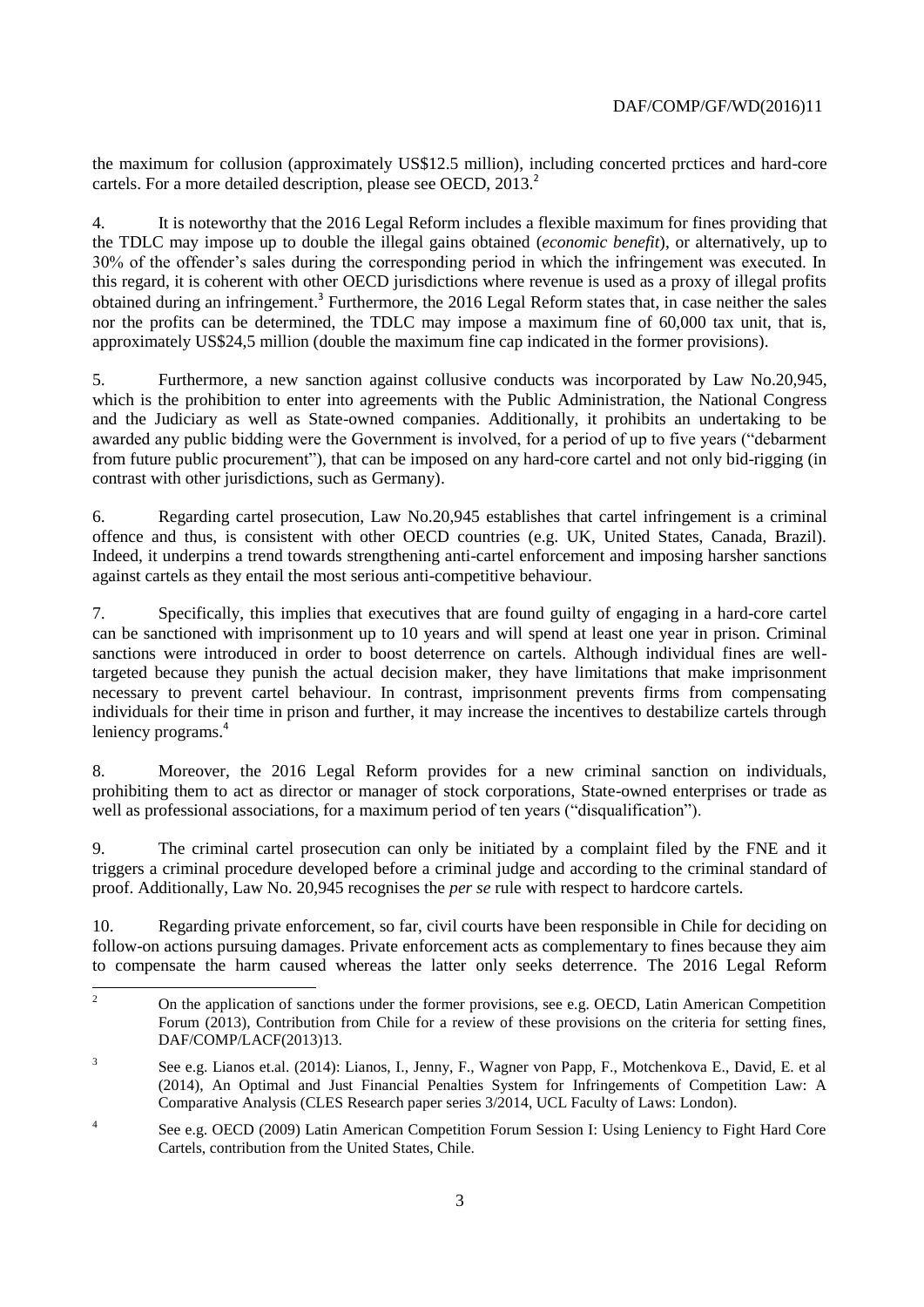# DAF/COMP/GF/WD(2016)11

empowers the Competition Tribunal to decide on these actions. This change entails several challenges in order to rigurously quantify the harm and define the limits and scope of 'compensable' injuries. Furthermore, the Competition Tribunal will decide on class actions seeking compensation of damages, according to the Consumer Protection Law procedure, where consumers representing collective interests have standing to file a complaint.

11. Given that the reform came into force last August, there are no precedents concerning these changes yet.

# **2. Determination and Adjustment of the Basic Fine**

12. The case-law reveals that the system for determining fines in Chile has the following characteristics:

13. Firstly, as stated in Chile´s prior contribution concerning fines, 5 it relies on broad legal criteria seeking effective deterrence of anti-competitive practices. Sanctions are imposed *ex post* to anticompetitive behavior after a judicial process is concluded. It is noteworthy that the rigid fine cap included in the former legal provisions (up to approximately US\$12.5 million) was criticized because it was not sufficiently deterrent and thus, it was replaced with a flexible cap in the 2016 Legal Reform together with other sanctions, as explained *supra*.

14. Secondly, the TDLC has levied fines on corporate entities and to a lesser extent, on individuals. The reason is that the FNE -as prosecutor and complainant- has not requested fines for individual defendants and hence, the TDLC cannot impose sanctions beyond the request *(non ultra petita)*. This issue was expressly addressed in 2010 by the TDLC.<sup>6</sup>

15. Fines have been levied on individuals since 2013 in four cartel cases (collective boicot and bid rigging by advertising companies, two cartels among inter-urban buses and a cartel among a group of gynecologists).<sup>7</sup> The maximum fine imposed on an individual has been approximately US\$8,200.<sup>8</sup> As pointed out by the OECD  $(2005)^9$ , although individual fines are well-targeted because they punish the actual decision makers, they have limitations. Indeed, companies can reimburse the fines paid to the their agents ex ante or ex post the anti-competitive infringerment. Even if reimbursement is prohibited and penalized, it would be difficult to enforce because firms can find mechanisms to indemnify through informal mechanisms.

16. Thirdly, the TDLC has attempted to rigorously assess the economic benefit (llegal profits) obtained from an anti-competitive practice. In this regard, the TDLC always tries to estimate the illegal profits obtained by the offenders due to the illegal conduct, as indicated in OECD (2013).<sup>10</sup>

 $\overline{5}$ <sup>5</sup> OECD, Latin American Competition Forum (2013), Contribution from Chile for a review of these provisions on the criteria for setting fines, DAF/COMP/LACF(2013)13.

<sup>6</sup> TDLC Judgments No.100/2010, consideration 113°.

<sup>7</sup> TDLC Judgments No. 128/2013, 133/2013, 137/2014 and 145/2015.

<sup>8</sup> Judgment No. 133/2013.

<sup>9</sup> Organization for Economic Co-operation and Development-OECD (2005), Cartels: Sanctions against individuals, Directorate for Financial and Enterprise Affairs, Competition Committee, DAF/COMP (2004) 39.

<sup>&</sup>lt;sup>10</sup> See p.5, reference is made to Judgment No.63/2008, on a collective boicot case concerning two retailers.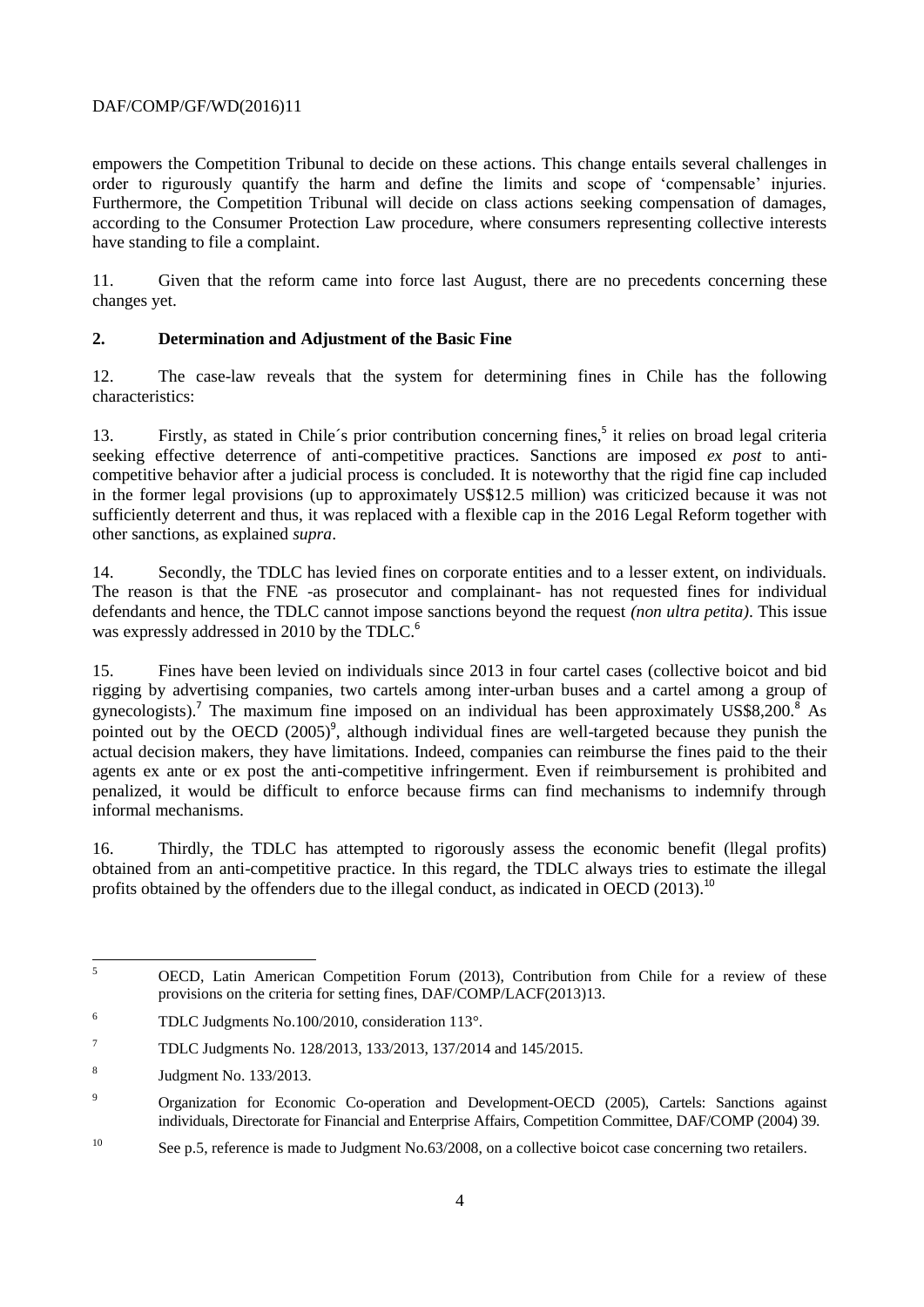17. However, it has encountered practical issues concerning the availability of data. Having sufficient and robust data poses a major challenge to economic attempts to estimate the profits obtained by the infringement (e.g. over-charge from a cartel). For instance, in the *Gynecologysts* case, the Competition Tribunal acknowledged the difficulties of quantifying the historic output (doctor appointments) as well as the over-charge. <sup>11</sup> In this aspect, the evidentiary burden about the illegal profits is on the complainant and the TDLC is legally restrained to require all the information it needs during the judicial procedure.

18. Fourthly, the proportionality principle is not explicitly provided under the Chilean Competition Act. However, the Chilean Constitutional Court has construed the proportionality principle concerning antitrust as striking the right balance between the sanctions imposed and the conduct executed. Moreover, the Constitutional Court stressed that proportionality emerges from the constitutional fundamental rights of legal equality and due process. Specifically, according to the Court, the TDLC is compelled to fulfil proportionality when imposing fines and thus, cannot impose sanctions arbitrarily because:

- (i) The Competition Tribunal´s decisions must be substantiated and reasoned, as provided in the Competition Law - Art. 26 refers to factual, legal and economic considerations- and so, the TDLC must explain the parameters considered to calculate fines. The Supreme Court has emphasized this aspect: $12$
- (ii) The TDLC must take into account the aggravating and mitigating circumstances indicated in the Competition Law that play an important role as safeguards towards excessive discretion; and
- (iii) The Law provides a general framework concerning fines and the jurisprudence assesses the amount on a case-by-case basis, being constrained by the proportionality principle.<sup>13</sup>

19. The TDLC has explictly addressed the proportionality principle when determining fines (e.g. *Poultry* cartel).<sup>14</sup> As indicated in the judgment, in order to calculate the applicable fine, the TDLC mentioned proportionality as a guideline. In particular, it estimated revenues generated by the defendants during the last year as well as their ability to pay when adjusting the fine.<sup>15</sup>

 $11\,$ <sup>11</sup> Judgment No.145/2015: the FNE accused the Trade Association of Obstetric Gynecologists of the rural area of Ñuble -a southern province of Chile- as well as 25 gynecologists of fixing prices for standard maternity procedures to privately insured patients, during 2012 and most of 2013. Fines were levied on the defendants and further, the Supreme Court ordered the dissolution of the trade association. TDLC Judgment No.145/2015, considerations 58° to 66°.

<sup>12</sup> Supreme Court Judgment No.5937-2008, case on collusion among doctors on price-fixing (*AM Patagonia*).

<sup>13</sup> Constitutional Court Judgment No. 2658-14-INA. This ruling stems from a constitutional claim filed by one of the bus companies that was convicted by the TDLC due to its participation in a hard-core cartel. The company alleged that the Competition Law infringes the proportionality principle. In particular, the company argued that the law must provide differentiated sanctions for infringements that effectively harm competition and those that only have the ability to undermine it. The claim was dismissed.

<sup>&</sup>lt;sup>14</sup> TDLC Judgment No.139/2014. The TDLC sanctioned the three main production and commercialization companies of poultry meat in Chile for participating in a hard-core cartel. Moreover, the Suprem Court toughened the sanction against the Poultry Producers Trade Association ("APA") by confirming its dissolution and setting a fine of USD\$1,6 million. It is interesting that the Supreme Court acknowledged that collusion can be a continous infringement and thus, statute of limitations is calculated as of the cartel ceases its operation. This discussion plays a relevant role to determine the applicable law in this case. The reason is that collusive conducts that started under the former law, but that continue after the 2016 Legal Reform became into force, are subject to the new fines provided thereof.

<sup>15</sup> TDLC Judgment No.139/2014, *consideration* 356°.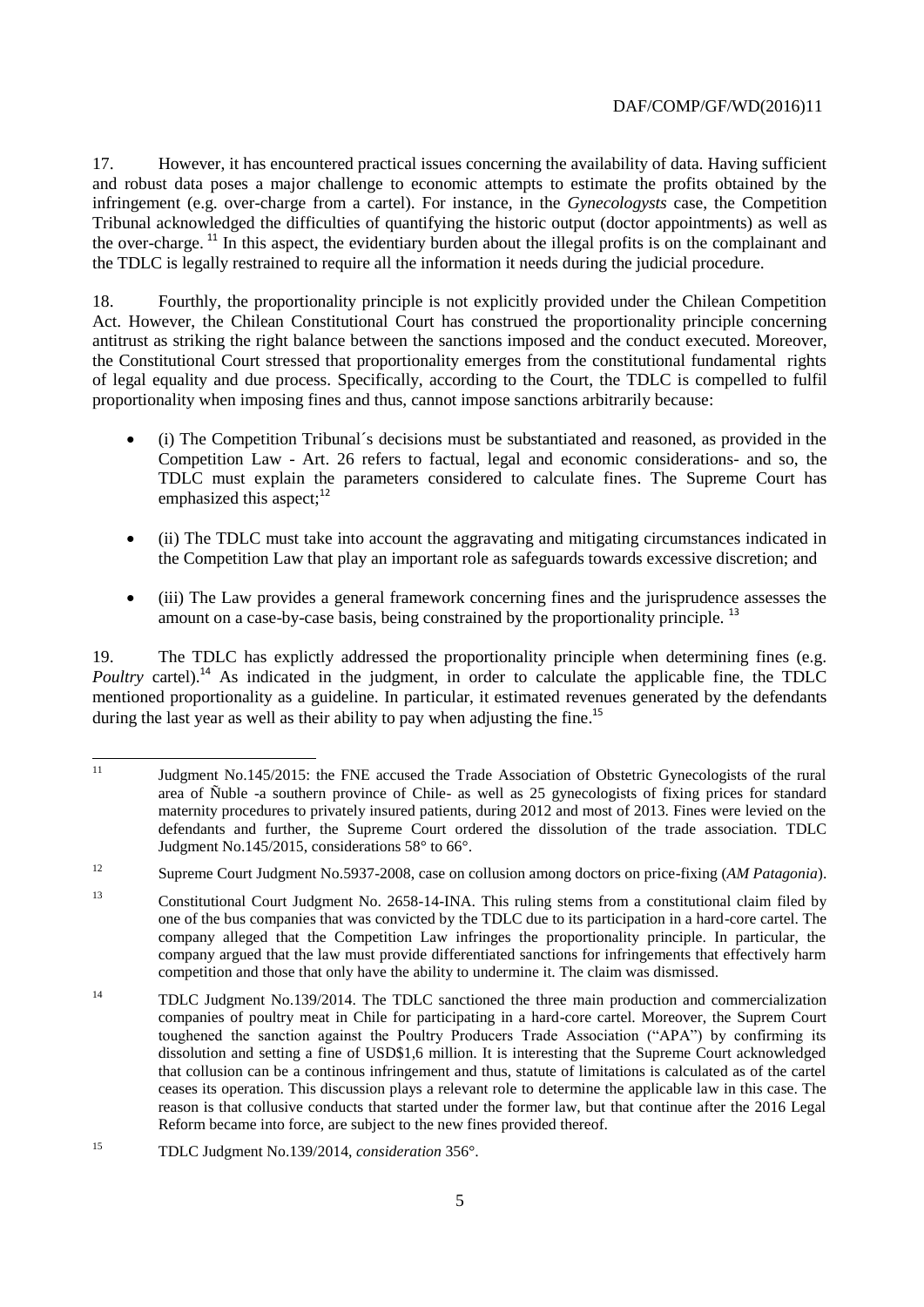# DAF/COMP/GF/WD(2016)11

20. Fifthly, with regard to mitigating and aggravating circumstances, the Competition Law provides some circumstances as examples. Hence, the TDLC could take into account other circumstances as deemed relevant during its assessment. The chart below shows the circumstances indicated by DL 211:

| <b>AGGRAVATING CIRCUMSTANCES</b>            | <b>MITIGATING CIRCUMSTANCES</b>                                                           |
|---------------------------------------------|-------------------------------------------------------------------------------------------|
| Recidivism                                  | Cooperation provided to the FNE (Competition Agency)<br>before or during an investigation |
| Seriousness of the conduct                  |                                                                                           |
| Illegal profits obtained (economic benefit) |                                                                                           |
| Economic capacity – ability to pay $(*)$    |                                                                                           |
| Deterrent Effect (*)                        |                                                                                           |
| (*): Introduced by the 2016 Legal Reform    |                                                                                           |

21. All the circumstances indicated above have been applied by the TDLC to some extent – so far, only as provided in the former provisions. In particular, regarding seriousness or severity of the conduct, hard-core cartels have been consistently considered the most egregious antitrust infringement, as acknowledged by the TDLC and the Chilean Supreme Court (e.g. Supreme Court Judgment No.1.746- 2010, consideration 12°).

22. Recidivism has been considered an aggravating circumstance for calculating fines (e.g. *Teléfonica* as repeated offender regarding abuse of a dominant position on the VoIP service in broadband network).<sup>16</sup> Conversely, lack of previous antitrust convictions has alkso been considered as a mitigating circumstance (e.g. gynecologists cartel).

23. Moreover, it is interesting that in the *gynecologists* case, the TDLC imposed a higher fine to the leader of the Trade Association because he acted as instigator of the collusive agreement. Likewise, on a collective boicot between two retailers, a harsher sanction was imposed to the company that acted as ringleader.<sup>17</sup>

24. In a collusion case involving the incumbent drugstores (TDLC Judgment No.119/2012), the significance of the industry -prescription drugs for chronical deseases- and the number of consumers affected was considered an aggravating circumstance. Finally, ability to pay was explicitly considered in the *poultry* cartel although it wasn´t included in the legal provisions until the Legal Reform was enacted.

25. Sixthly, the TDLC can impose remedies or administrative measures as an alternative or complementary to fines. It is interesting that the TDLC ordered the dissolution of the trade association involved in the *Poultry c*ase*.* Similarly, the Supreme Court ordered the dissolution of the trade association related to the *Gynecologists* case.

26. Additionally, recent judgments have required, in addition to fines, that the defendants implement an antitrust compliance programme (e.g. *Gynecologysts* case and A*sphaltic manufacturers* cartel) <sup>18</sup>, in accordance with the FNE's guidelines  $(2011)^{19}$ 

<sup>16</sup> <sup>16</sup> TDLC Judgment No.97/2010.

<sup>17</sup> TDLC Judgment No.63/2008, consideration No.162°.

<sup>&</sup>lt;sup>18</sup> The Competition Tribunal found that several companies selling asphaltic products had operated agreements to allocate specific contracts for the provision of asphaltic products used in road works and projects. In particular, the TDLC held that they had coordinated to allocate certain projects within public bidding processes. This decision found no consensus within the Competition Tribunal: A dissenting opinion was included expressing disagreement with the obligation to implement a compliance programme, whereas